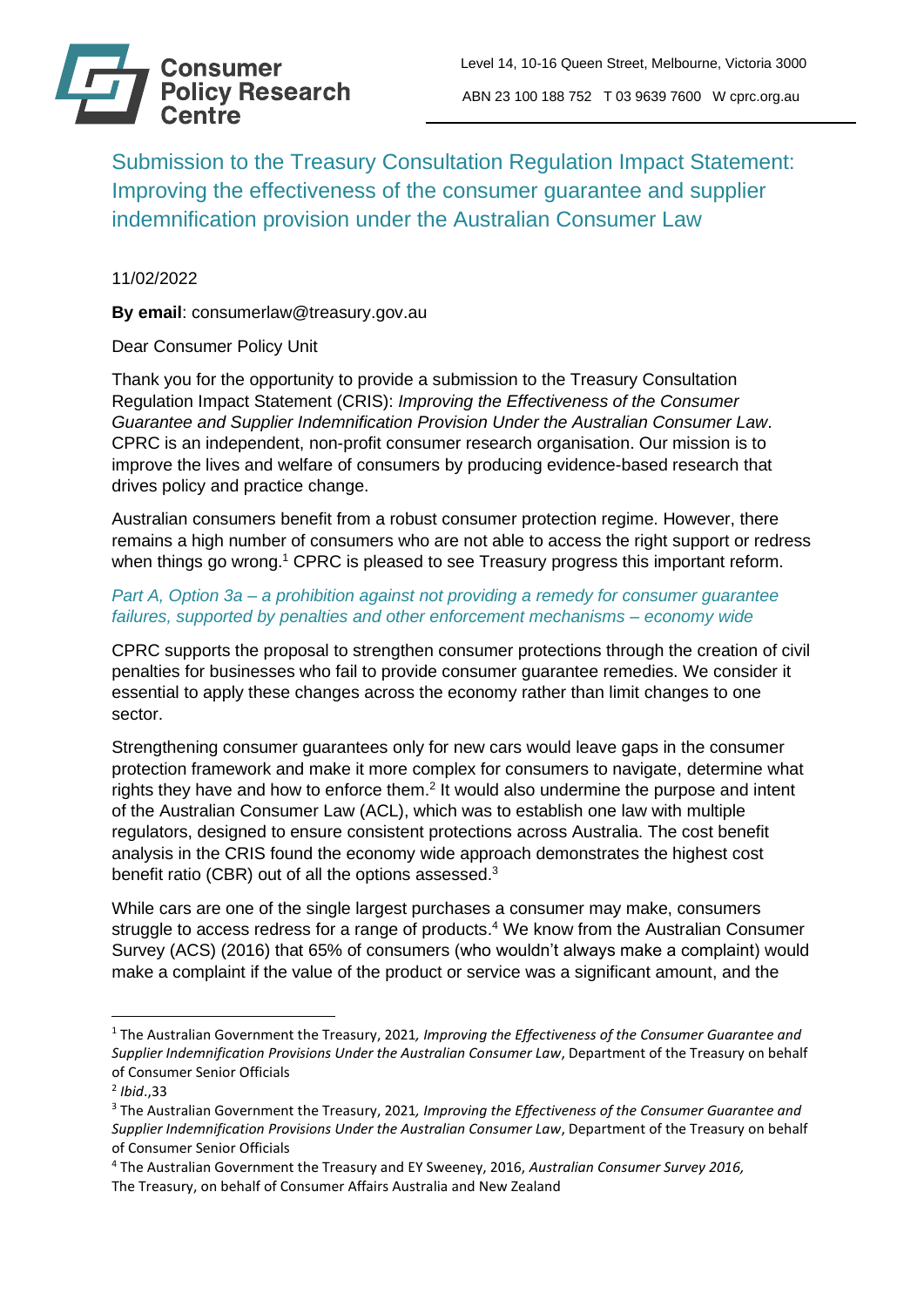

average amount considered significant was \$275  $AUD<sup>5</sup>$ . This suggests that consumers consider a wider range of products or services beyond just vehicles to be significant enough to influence their decision to seek redress.

Consumers require support across the economy to resolve issues, not a piecemeal approach to consumer guarantees. Through July and August 2021 CPRC undertook qualitative research with Australian consumers to understand their experiences with businesses and markets today. Consumers who participated, consistently reported telecommunications and internet to be essential services. We also found this sector performed the worst out of five sectors assessed in our Sector Scorecard. <sup>6</sup> According to the ACS it is estimated to cost \$46.04 per consumer per year to resolve issues with motor vehicles. In contrast, to resolve issues with telecommunications it costs \$97.04 per consumer and with internet providers \$101.37 per person per year. <sup>7</sup> The Australian Communications Consumer Action Network have compiled an extensive submission outlining the issues consumers face seeking redress in the telecommunications sector for this consultation process.<sup>8</sup> This demonstrates the need for a holistic, economy-wide approach.

Finally, limiting access to redress can result in harms beyond potential economic impacts, including time and stress where there are barriers to seeking redress. These impacts can be heightened for consumers who are experiencing or at risk of experiencing vulnerability. Increasing the complexity to navigate a system (by only applying civil penalties to just one part of the system) introduces administrative burden onto these groups<sup>9</sup>. While the dollar cost may be lower for non-vehicle purchases, if consumers experience faults and issues with several products – these can cumulatively add up through loss of welfare from products consumers cannot use, as well as non-financial harms such as lost opportunity costs, psychological detriment, compromised personal information and restricted choice.<sup>10</sup>

# *Part A, Option 2 – an education and guidance campaign*

While CPRC's preference is for Option 3 (*a prohibition against not providing a remedy for consumer guarantee failures, supported by penalties and other enforcement mechanisms*), we see merit in additional education and guidance for consumers. Should the civil penalties be implemented, a targeted, long-term integrated education and communication program should be developed that aims to raise consumer awareness and understanding of these changes. We encourage Treasury to consider supporting community and consumer organisations to be delivery partners of any education or communication program to ensure maximum consumer reach and impact of the message via grassroots initiatives. As seeking redress could occur any time for a consumer, a one-off campaign run for a specific period of time is unlikely to dramatically increase awareness and understanding. A sustained

<sup>5</sup> *Ibid.*

<sup>6</sup> Consumer Policy Research Centre, 2021, *Covid-19 and Consumers: Sector Scorecard*

<sup>7</sup> *Ibid.,* 64 & 65

<sup>8</sup> Australian Communications Consumer Action Network, 2022, Improving the effectiveness of the consumer guarantee and supplier indemnification provisions under the Australian Consumer Law, Submission by the Australian Communications Consumer Action Network to the Treasury on the Consultation Regulation Impact Statement

<sup>&</sup>lt;sup>9</sup> Carey, G., Malbon, E. and Blackwell, J., 2021. Administering inequality? The National Disability Insurance Scheme and administrative burdens on individuals. Australian Journal of Public Administration, 80,4, 854-872 <sup>10</sup> OECD, 2020, *Measuring Consumer Detriment and the Impact of Consumer Policy*: Feasibility study, Directorate for Science, Technology and Innovation - Committee on Consumer Policy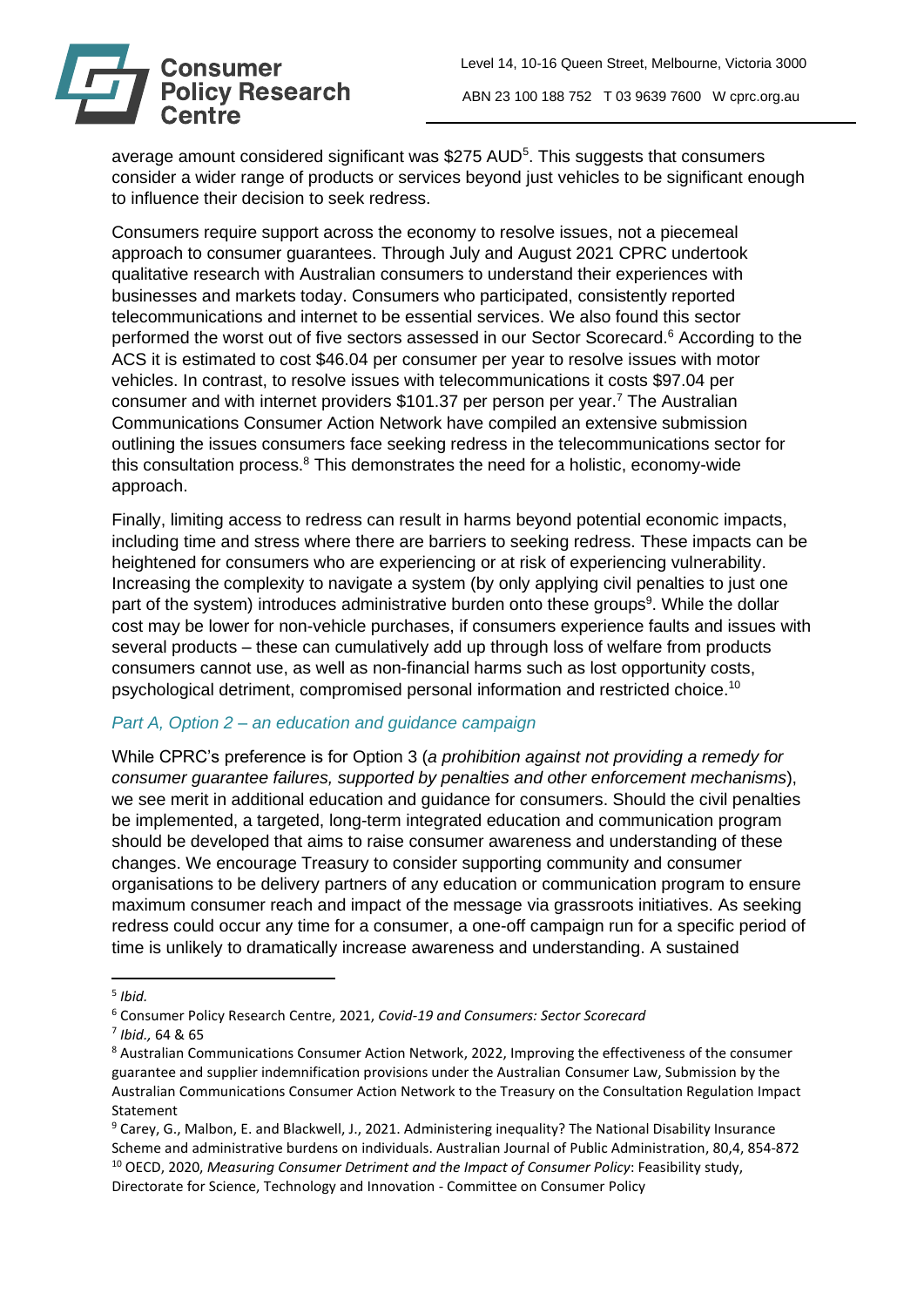

approach could result in an increase in consumers successfully seeking redress and in turn an increase in consumer confidence in markets.

According to the ACS the number of consumers who had heard of dispute resolution services was just 44%. This number is lower for women (38%), younger consumers (35%) and those who speak a language other than English at home (39%).<sup>11</sup> Any education and guidance program must be designed to target these groups and user comprehension testing must be undertaken to effectively design the campaign. In addition, this program should ensure it uses images and text that reflect a diverse range of people. Imagery should portray people of all genders with equal value and respect and avoid gender stereotypes that are harmful or perpetuate false assumptions about people.<sup>12</sup>

Guidance materials need to be updated to provide tailored information for navigating consumer guarantees through online marketplaces. As demonstrated in our recent report *The Digital Checkout<sup>13</sup>*, the nature of how consumers interact with businesses to buy goods and services has changed and consumer rights need to keep pace with these changes.

*"…I very rarely buy an electrical item online, that gets delivered to me. Because I'm always worried about being able to take it back… Because the one time I bought a phone online years ago, it bit me on the backside and I had that much trouble trying to get it replaced and fixed, and I went, I'm never ever doing that again."* Male, Regional Victoria, Under 50<sup>14</sup>

## *Please provide any relevant information or data you have to help estimate the extent to which consumers are unable to access consumer guarantee remedies when entitled*

CPRC conducted qualitative analysis between July and August 2021, the following quotes come from our Consumer Wellbeing reports, along with additional unpublished quotes<sup>15</sup>. We heard from consumers about the challenges they found seeking help even when they had purchased insurance.

*"My girlfriend's got a cracked phone screen, and we had insurance on it, but it's just such a process to use the insurance. They don't give replacement phones anymore, and it's been cracked for ages. I just don't think we'll ever bother taking it back, because she'd have to switch to an older, worse phone, and she doesn't want to do it. So, I figure I would just never buy insurance again, because the insurance is just too difficult a product to use."* Male, Regional VIC, aged under 50<sup>16</sup>

Others described how frustrating and difficult it was to seek redress; many consumers often do not pursue any form of redress because of the perception that it will be too difficult.

*We have something that's faulty at the moment, and my dad is just not even going to bother to attempt to return it because he bought it from Kogan. He's like, "Yeah, it's not even worth even attempting to try and return it because their reputation." There's been other things, like* 

<sup>11</sup> The Australian Government the Treasury and EY Sweeney, 2016, *Australian Consumer Survey 2016,* The Treasury, on behalf of Consumer Affairs Australia and New Zealand

<sup>12</sup> City of Melbourne, Women's Health Victoria and Spry PR & Communications, 2022*, Gender Equality in Advertising & Communications Guidelines for Local Government* [https://shequal.com.au/2022/01/20/shequal](https://shequal.com.au/2022/01/20/shequal-launches-gender-equality-guide-for-local-government-advertising/)[launches-gender-equality-guide-for-local-government-advertising/](https://shequal.com.au/2022/01/20/shequal-launches-gender-equality-guide-for-local-government-advertising/)

<sup>13</sup> Consumer Policy Research Centre, 2021*, The Digital Checkout*

<sup>14</sup> Consumer Policy Research Centre, 2021*, The Digital Checkout*

<sup>15</sup> Consumer Policy Research Centre, 2021, *Towards a wellbeing approach to consumer policy in Australia*. Part One: Why now?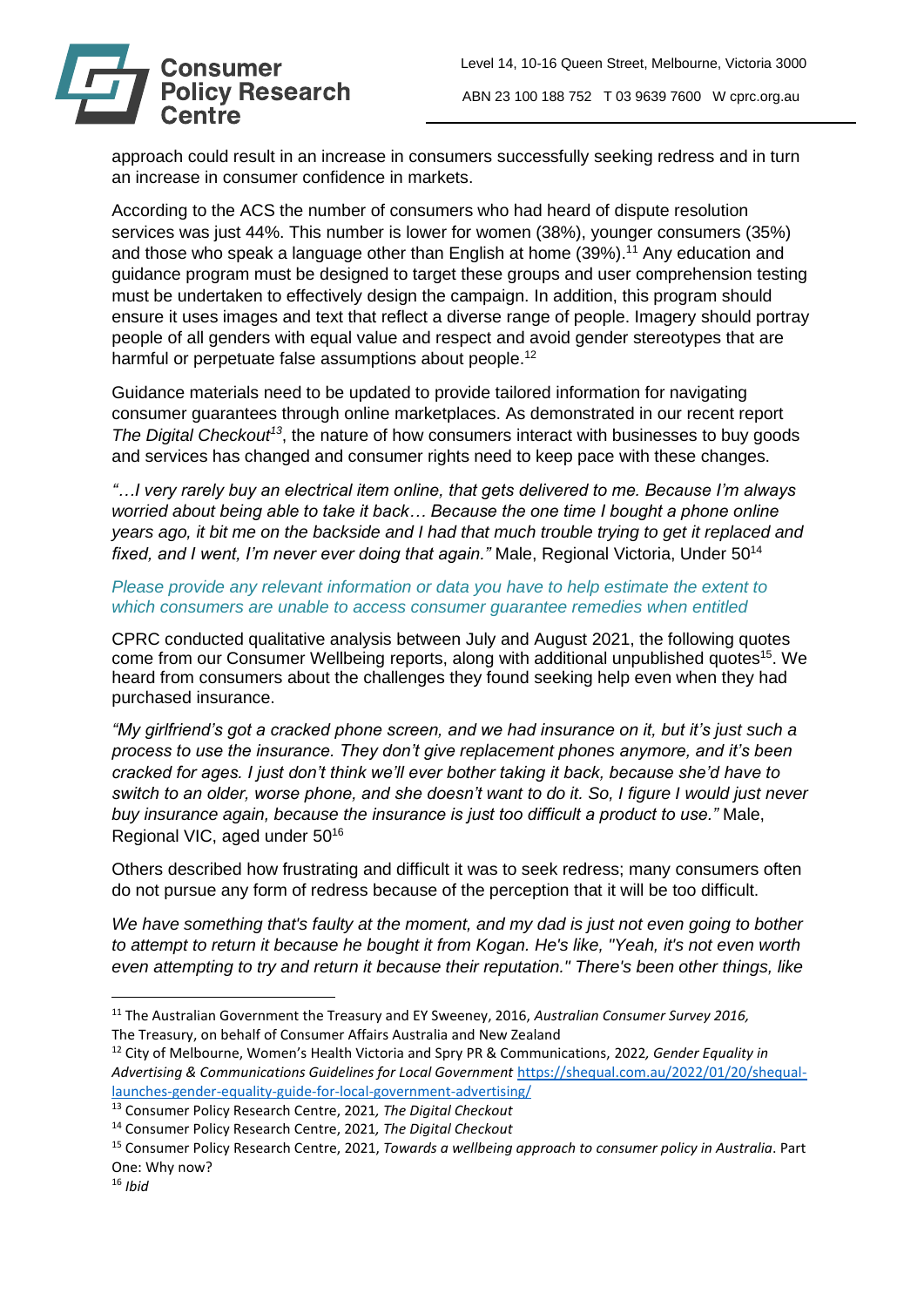

*my phone broke. It was within the contract, and I had to be quite aggressive with them to get them to do anything about it because they were like, "Well, it's already like a year old." And I had to really fight to get them to send it back for repairs for free. And even then, I was like,*  "Look, I'm going to be without a phone. That's basically how I get all of my business. I can't be without a phone, that's costing me money." Female, SA, renter<sup>17</sup>

Many consumers expressed frustration with the challenges they face when contacting a company as many businesses' initial and sometimes only contact options are now chat boxes and online forms.

*The eBay chat is extremely annoying…It's almost designed to stop customers from continuing with their issue. They told me to go to PayPal, which I did. Again, there was no human interaction. Everything is online. In the end, I spent \$1100 on the masks and got like \$100 back. That's it, I just lost my money. I went to fair trade or the equivalent ombudsman. Industrial relations, you name it. I rang everywhere. I was just going in a circle. Nothing was resolved. I gave up. I just kept my \$100 and the masks. So yeah, my recent experience online has been really, really horrible…The experience was deteriorating and made me not*  want to trust online shopping." VIC, CALD admin intermediary<sup>18</sup>

Ensuring consumers can easily communicate with a business or a provider is essential in enabling them to uphold their rights. Raising their awareness through education, only to be met with delays and barriers to communicating with a company will continue to erode consumer trust in markets and protection frameworks.

Consumers may continue to look for alternative ways to address their concerns such as using social media or reviews to contact businesses or warn others of their poor experience. In 2016 this number was less than one in ten who would complain via social media or online forum<sup>19</sup> but this likely to have significantly increased due to impact of COVID-19 restrictions on consumers spending more time online.

*"They say you can email them, but this never leads to a resolution. One thing that I've noticed nowadays is that Twitter is holding companies to account. If you have a concern you can reach out to their Twitter handle. If you raise a concern on Twitter, then somebody messages back within like half an hour."* NSW, struggled to pay bill<sup>20</sup>

Even when a consumer knows their rights, seeking redress can still be challenging if the person they are speaking with doesn't understand the relevant laws.

*"At the end of the day, it just comes down to, basically, are you speaking to the right person who understands how the law works as well and then just getting somebody as well that's actually helpful rather than trying to fob you off, because that happens a lot in retail".* Male, SA, renter<sup>21</sup>

<sup>&</sup>lt;sup>17</sup> Consumer Policy Research Centre, Unpublished Qualitative Research

<sup>&</sup>lt;sup>18</sup> Consumer Policy Research Centre, Unpublished Qualitative Research

<sup>19</sup> The Australian Government the Treasury and EY Sweeney, 2016, *Australian Consumer Survey 2016,*

The Treasury, on behalf of Consumer Affairs Australia and New Zealand

<sup>&</sup>lt;sup>20</sup> Consumer Policy Research Centre, Unpublished Qualitative Research

<sup>&</sup>lt;sup>21</sup> Consumer Policy Research Centre, Unpublished Qualitative Research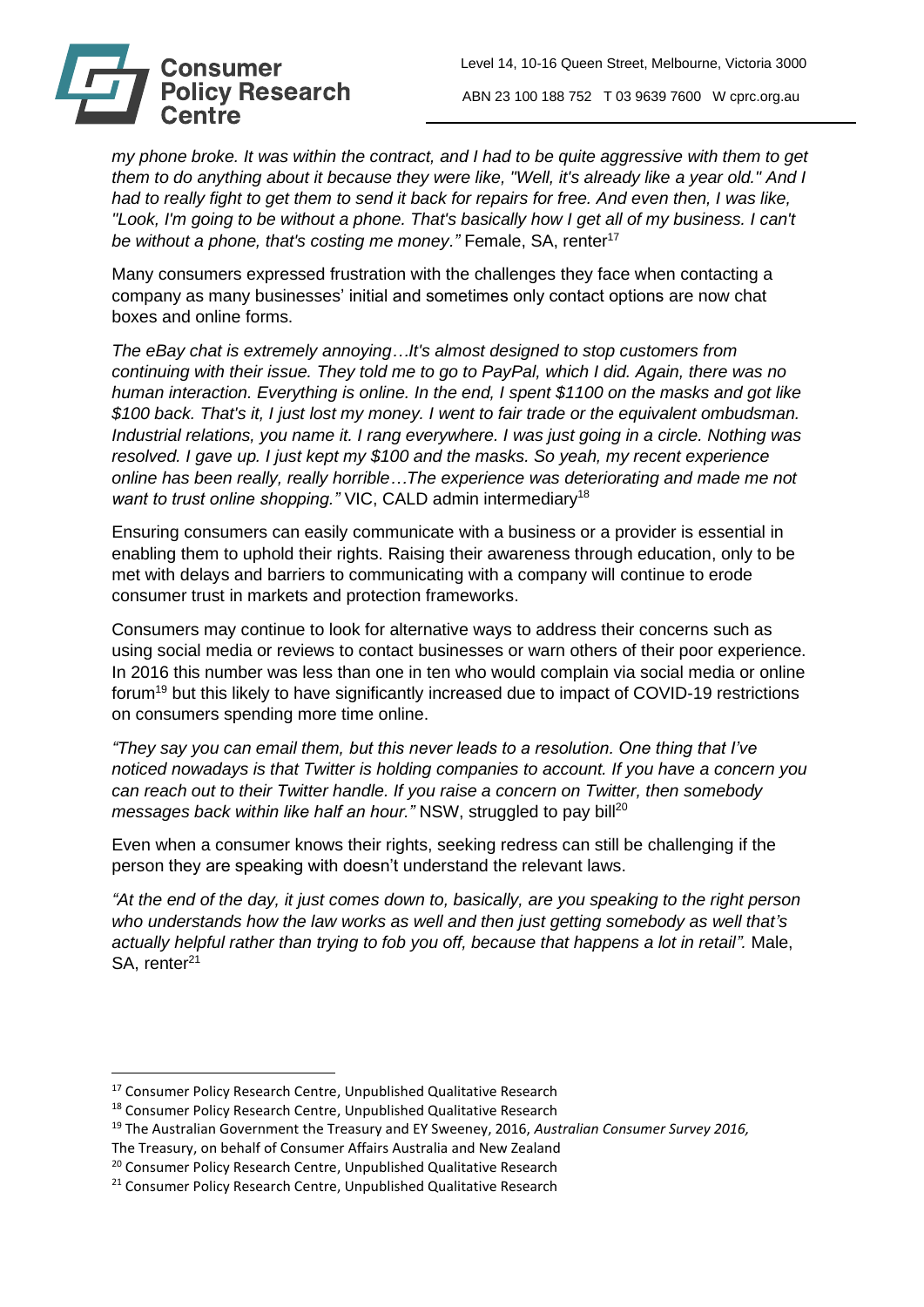

If suppliers are held to account for not providing remedies, there is an incentive for them to ensure their staff are educated on their obligations and adequately resourced to support consumers.

*Do you consider it appropriate for factors such as a depreciation deduction (a reduction in the value of a refund for usage) to be considered relevant in determining a refund amount? In what circumstances do you consider this would be appropriate? How would a reduction work? How should post-purchase increases in value be factored in? Please detail reasons for your position.* 

CPRC does not consider it appropriate to apply depreciation to determine the dollar amount of a refund for products or services. There may be situations where there is a delay between a fault or issue being identified and its rectification. As the case studies provided within the CRISS<sup>22</sup> outline, these delays are often caused by suppliers or manufactures providing the remedy. As outlined by our research, consumers face delays in seeking redress due to the complexity and challenges of contacting suppliers/manufactures. <sup>23</sup> Consumers should not be penalised due to delays that are outside of their control.

### *Are there any other benefits associated with maintaining the status quo? If the status quo was maintained, what other potential costs could there be to industry, consumers and businesses?*

As the CRIS clearly outlines there are no benefits to consumers by maintaining the status quo. If this issue is not addressed, consumers will continue to bear the burden of upholding the rights with minimal support and be left with the costs falling on them. This is particularly concerning where Australia does not have a General Safety Provision so effective consumer guarantees are the only means to provide an indirect safety net in many circumstances.

### *What would be the most effective way of implementing a civil prohibition for a failure to provide a consumer guarantee remedy? Should the circumstances in which a penalty applies be limited in any way?*

The penalties regime needs to accessible and should be issued by a court or tribunal on application by any party and not just a regulator this would be analogous to powers under the Fair Work Act and the National Credit Code. <sup>24</sup> CHOICE, Consumer Actional Law Centre, Consumer Credit Legal Service (WA) provide comprehensive evidence in their submission on how to implement the civil prohibition for a failure to provide a consumer guarantee remedy.

Consideration should be given to publishing a list of companies that breach the consumer guarantees, especially if they repeatedly breach them or if a breach impacts a significant number of consumers. NSW Fair Trading publish public warnings that are issued by the Minister for Better Regulation or the Commissioner for Fair Trading when it is in the public interest. 25

<sup>22</sup> The Australian Government the Treasury, 2021*, Improving the Effectiveness of the Consumer Guarantee and Supplier Indemnification Provisions Under the Australian Consumer Law*, Department of the Treasury on behalf of Consumer Senior Officials

<sup>&</sup>lt;sup>23</sup> Consumer Policy Research Centre, Unpublished Qualitative Research

<sup>&</sup>lt;sup>24</sup> CHOICE, Consumer Action Law Centre, Consumer Credit Legal Service (WA) and WEstjustice, 2022, Improving the effectiveness of the consumer guarantee and supplier indemnification provisions Submission to the Treasury on the Consultation Regulation Impact Statement

<sup>&</sup>lt;sup>25</sup> NSW Fair Trading<https://www.fairtrading.nsw.gov.au/news-and-updates/updates/public-warnings>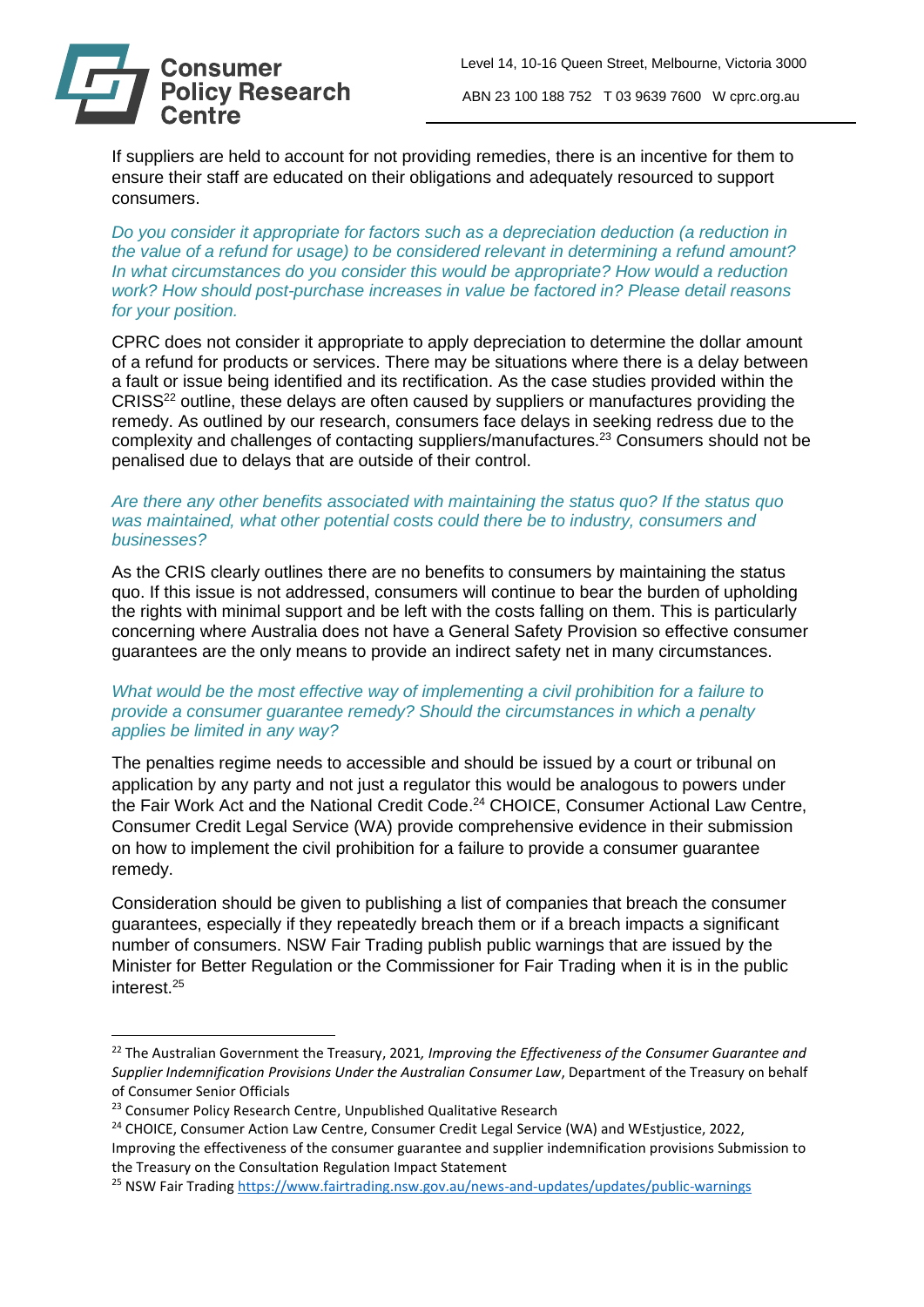

## *Relevant reforms underway*

CPRC wishes to draw Treasury's attention to two reviews that could inform their work:

- Productivity Commission (PC): Right to Repair review<sup>26</sup> which identified clear gaps in the consumer protection framework to ensure consumers' right to repair.
	- o The PC recommended the government consider extending consumer guarantees to require that manufactures provide reasonable software updates. This is important to ensure connected devices remain functional, secure and safe.
	- o The PC also recognised the need to reform the enforcement of consumer guarantees to provide consumers with increased access to remedies. It recommended the Government consider a range of mechanisms such as a supplier complaints mechanism or consideration of an ombudsman for specific markets such as motor vehicles.
	- o The PC also recommended the Australian Government should 'amend the Australian Consumer Law to make it a contravention for suppliers and manufacturers to fail to provide a remedy to consumers when legally obliged to do so under the consumer guarantees'.<sup>27</sup>
- Home Affairs is currently undertaking a review '*Strengthening Australia's cyber security regulations and incentives*'. The department recognises there are potential gaps in how consumer guarantees might apply to cyber security and the challenges in seeking redress for digital goods and services given the complex nature and number of businesses that may be involved – 'leaving it unclear who is responsible for ensuring the consumer guarantee is upheld'.<sup>28</sup>

We support these views and consider them relevant to the issues being considered in this CRIS and have provided submissions to these reviews.<sup>29 30</sup>

#### *Additional issues*

While this is not discussed in the CRIS, CPRC considers it is important to ensure consumers have the right support to effectively seek redress. It is important to provide access to alternative dispute resolution processes that are fit for purpose, quick and affordable for consumers. CPRC along with other consumer groups have identified the need for additional dedicated ombudsman support, including the need for a digital ombudsman<sup>31</sup> and for motor vehicles.<sup>32</sup>

In addition, we believe that there are further reforms that need to be progressed to support consumers and ensure an even playing field, such as:

<sup>&</sup>lt;sup>26</sup> Productivity Commission, 2021, Right to Repair, Productivity Commission Inquiry Final Report No 97 <sup>27</sup> *Ibid*., 31

<sup>28</sup> Australian Government, 2021, *Strengthening Australia's cyber security regulations and incentives. A call for views. An initiative of Australia's Cyber Security Strategy 2020*, https://www.homeaffairs.gov.au/reports-andpubs/files/strengthening-australia-cyber-security-regulations-discussion-paper.pdf.

<sup>29</sup> Consumer Policy Research Centre, 2021, *Submission to the Productivity Commission Review into Right to repair*, https://cprc.org.au/publications/right-to-repair-submission/.

<sup>30</sup> Consumer Policy Research Centre, 2021, *Submission to Home Affairs – Strengthening Australia's cyber security regulations and incentives*, https://cprc.org.au/publications/submission-to-home-affairsstrengthening-australias-cyber-security-regulations-and-incentives/.

<sup>31</sup> Consumer Policy Research Centre, 2021, *The Digital Checkout*, https://cprc.org.au/publications/the-digitalcheckout/.

<sup>&</sup>lt;sup>32</sup> Consumer Action Law Centre (Consumer Action), Victorian Aboriginal Legal Service (VALS), WEstjustice and Hume Riverina Community Legal Service, 2021, Victorian pre-Budget submission 2022-23